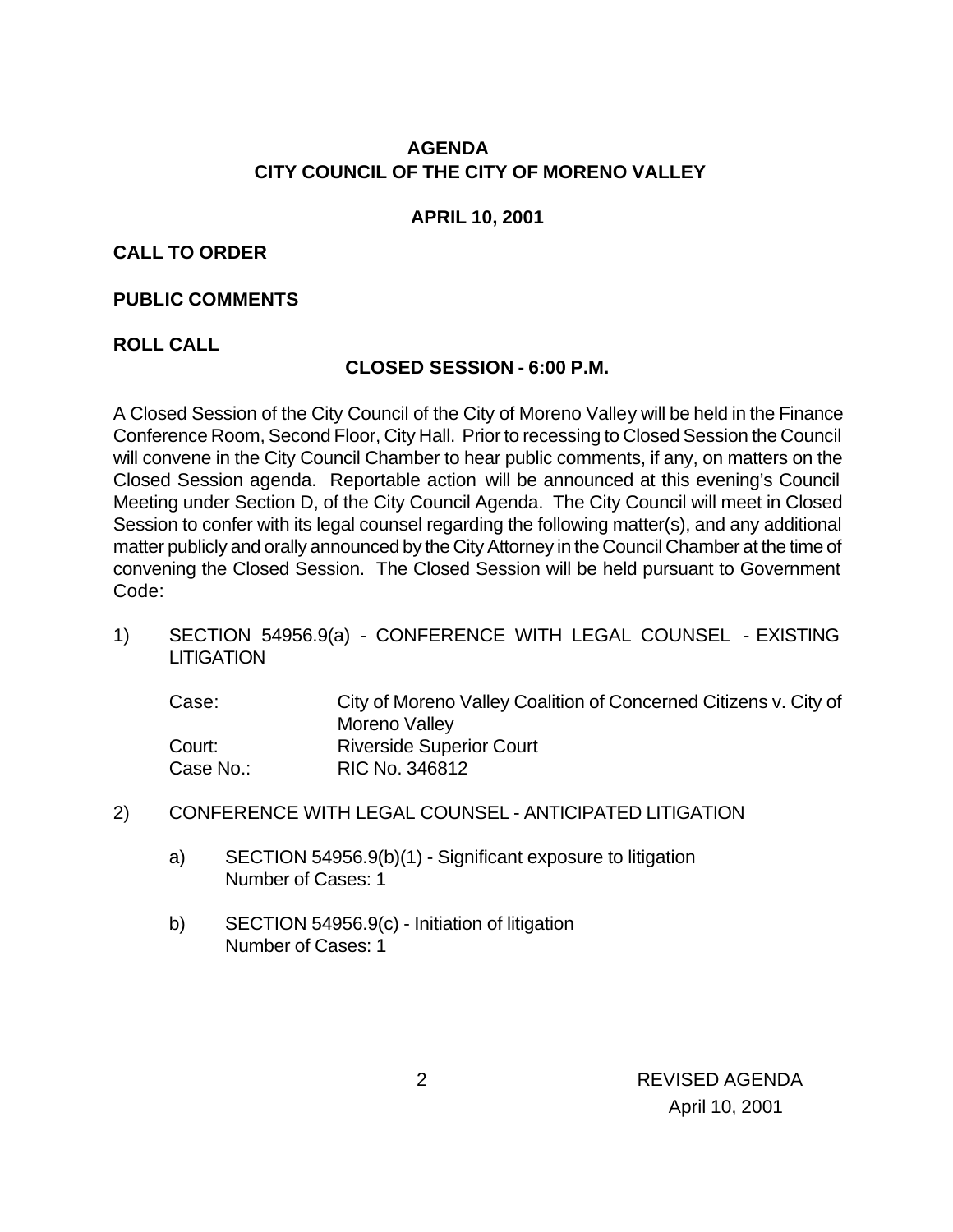# **AGENDA JOINT MEETING OF THE CITY COUNCIL OF THE CITY OF MORENO VALLEY MORENO VALLEY COMMUNITY SERVICES DISTRICT COMMUNITY REDEVELOPMENT AGENCY OF THE CITY OF MORENO VALLEY**

### **REGULAR MEETING - 7:00 P.M. APRIL 10, 2001**

- • **CALL TO ORDER** (Joint Meeting of the City Council of the City of Moreno Valley, Moreno Valley Community Services District, and the Community Redevelopment Agency of the City of Moreno Valley - actions taken at the Joint Meeting are those of the Agency indicated on each Agenda item)
- **PLEDGE OF ALLEGIANCE**
- **INVOCATION** Pastor James E. Franklin, New Covenant Bible Church
- **ROLL CALL**
- **INTRODUCTIONS**

#### • **SPECIAL PRESENTATIONS**

- 1. Library Contest Winner Belinda Guzman
- 2. Proclamation National Fair Housing Month
- 3. Proclamation Community Development Week
- 4. Proclamation Great City Hall Tune In
- PUBLIC COMMENTS **ON ANY SUBJECT NOT ON THE AGENDA** UNDER THE JURISDICTION OF THE CITY COUNCIL (COMMENTS NOT CONCLUDED BY 7:30 P.M. WILL BE HEARD PRIOR TO CITY COUNCIL CLOSING COMMENTS AT THE END OF THE AGENDA)

There is a three-minute time limit per person. Please complete and submit a PINK speaker slip to the Bailiff.

• PUBLIC COMMENTS **ON MATTERS ON THE AGENDA** WILL BE TAKEN UP AS THE ITEM IS CALLED FOR BUSINESS, BETWEEN STAFF'S REPORT AND CITY COUNCIL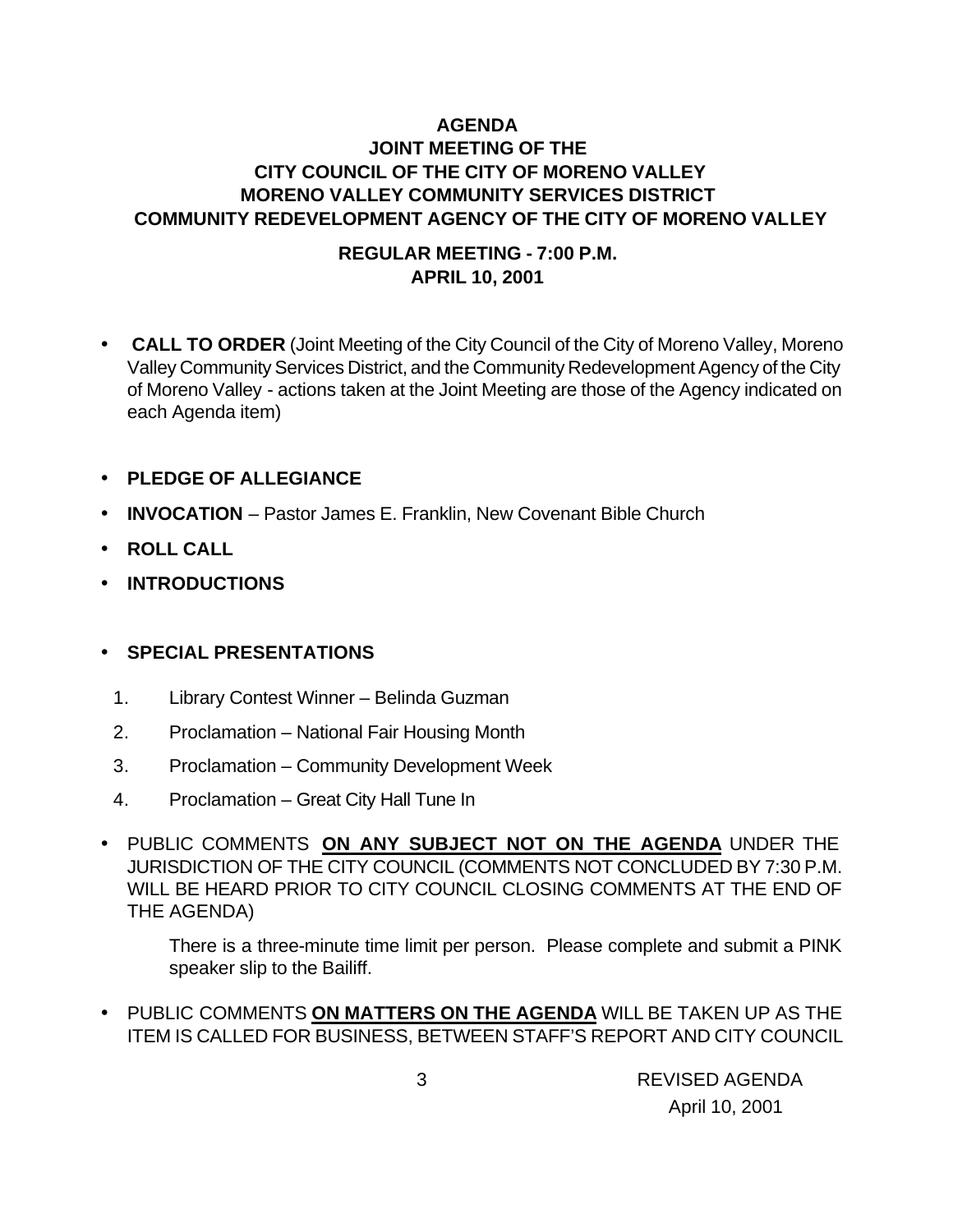DELIBERATION (SPEAKER SLIPS MAY BE TURNED IN UNTIL THE ITEM IS CALLED FOR BUSINESS.)

There is a three-minute time limit per person and a 15-minute time limit per agenda item. The 15-minute limit may be waived. Please complete and submit a BLUE speaker slip to the Bailiff.

# • **JOINT CONSENT CALENDARS (SECTIONS A-C) OF THE CITY COUNCIL OF THE CITY OF MORENO VALLEY, MORENO VALLEY COMMUNITY SERVICES DISTRICT, AND COMMUNITY REDEVELOPMENT AGENCY OF THE CITY OF MORENO VALLEY**

All items listed under the Consent Calendars are considered to be routine and noncontroversial, and may be enacted by one motion unless a member of the Council, Community Services District, or Redevelopment Agency requests that an item be removed for separate action. The motion to adopt the Consent Calendars is deemed to be a separate motion by each Agency and shall be so recorded by the City Clerk. Items withdrawn for report/discussion will be heard after public hearing items.

### **A. CONSENT CALENDAR** - **CITY COUNCIL**

- A1. ORDINANCES FIRST READING BY TITLE ONLY Recommendation: Waive reading of all Ordinance Introductions and read by title only.
- A2. 2000 ANNUAL REPORT OF THE PLANNING COMMISSION (Report of: Director of Community and Economic Development) Recommendation: Receive and file the 2000 Annual Report of the Planning Commission.
- A3. SPECIAL TAX CONSULTANT AGREEMENT FOR COMMUNITY FACILITIES DISTRICT NO. 4 (WESTERN PACIFIC) OF THE CITY OF MORENO VALLEY (Report of: Director of Public Works/City Engineer) Recommendation: Approve the Agreement for Special Tax Consultant for Community Facilities District No. 4 (Western Pacific) of the City of Moreno Valley.
- A4. REQUEST ADOPTION OF PLANS AND SPECIFICATIONS AND AUTHORIZATION TO ADVERTISE FOR BIDS, PROJECT NO. 00-227222 - FISCAL YEAR 2000/2001 SENATE BILL (SB) 821 BICYCLE AND PEDESTRIAN PROJECTS PROGRAM (Report of: Director of Public Works/City Engineer) Recommendation: Adopt the Plans and Specifications that are on file in the office of the Public Works Director and authorize the City Clerk to advertise this

 4 REVISED AGENDA April 10, 2001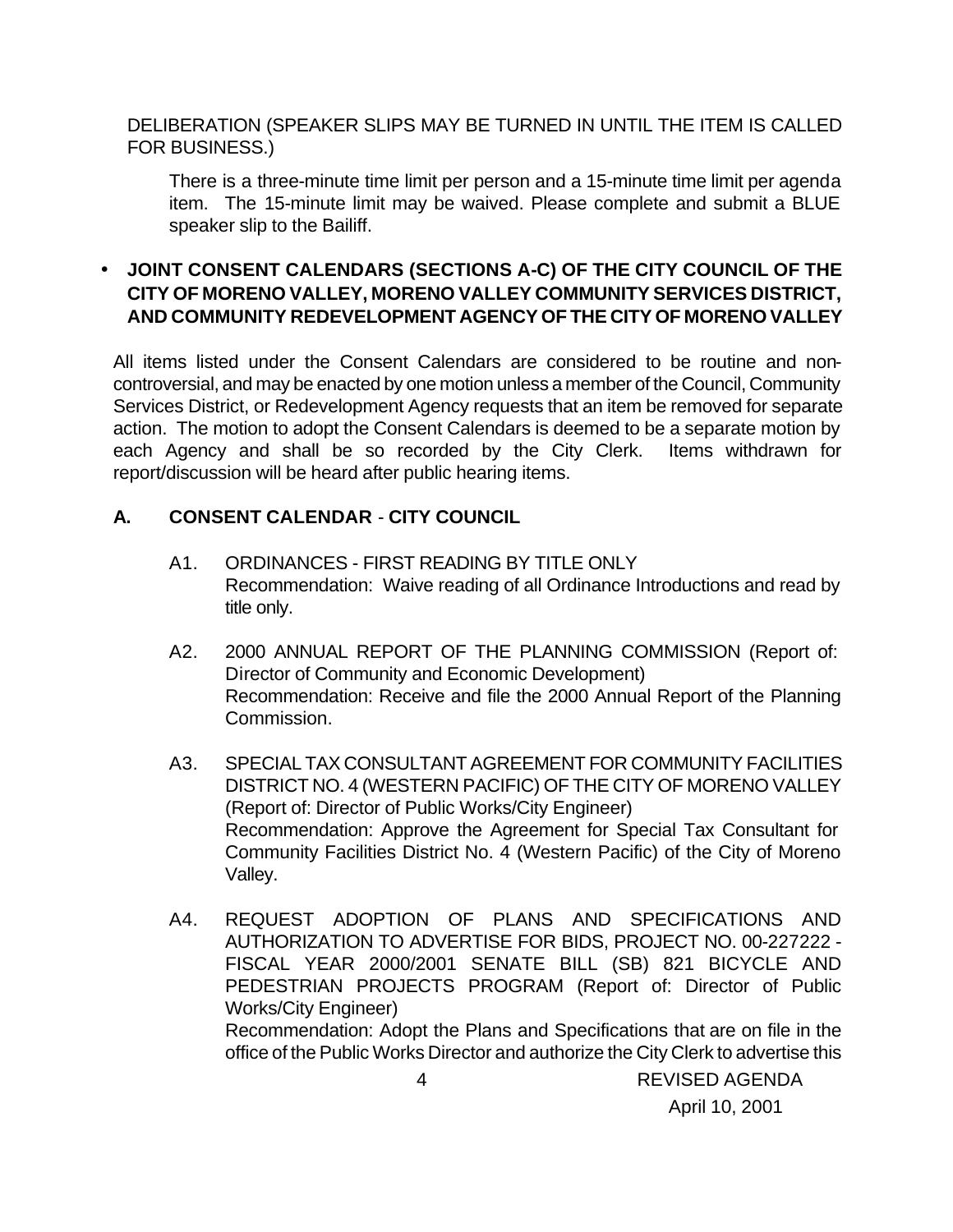project for construction bids.

- A5. AUTHORIZATION TO CONDUCT A FULL STREET AND SIDEWALK CLOSURE ON A PORTION OF JUMANO DR. AND LA ENTRADA DR. FROM APRIL 11, 2001 THROUGH AUGUST 31, 2001 (Report of: Director of Public Works/City Engineer) Recommendation: Authorize the following full street and sidewalk closures in conjunction with the construction of the final phase of homes in Tract 22378: Jumano Drive from La Entrada Drive west for 250 feet, and; La Entrada Drive from Jumano Drive south for 200 feet.
- A6. RESOLUTION NO. 2001-14 AUTHORIZING APPLICATION FOR THE CALIFORNIA BEVERAGE CONTAINER RECYCLING AND LITTER CLEANUP ACTIVITIES (Report of: Director of Public Works/City Engineer) Recommendation: Adopt:

Resolution No. 2001-14

A resolution of the City Council of the City of Moreno Valley, California, authorizing application for the California Beverage Container Recycling and Litter Reduction Act funding request for beverage container recycling and litter cleanup activities

- A7. YOUTH OPPORTUNITIES PROGRAM SITE AGREEMENT (Report of: Director of Community and Economic Development) Recommendation: Authorize the City Manager to execute a lease with PASSCO Property Management, Inc. for a site in Moreno Valley Plaza for the City to operate a Youth Opportunities Center.
- A8. MINUTES REGULAR MEETING OF MARCH 27, 2001 (Report of: Acting City Clerk) Recommendation: Approve as submitted

#### **B. CONSENT CALENDAR** - **COMMUNITY SERVICES DISTRICT**

B1. ORDINANCES - FIRST READING BY TITLE ONLY Recommendation: Waive reading of all Ordinance Introductions and read by title only.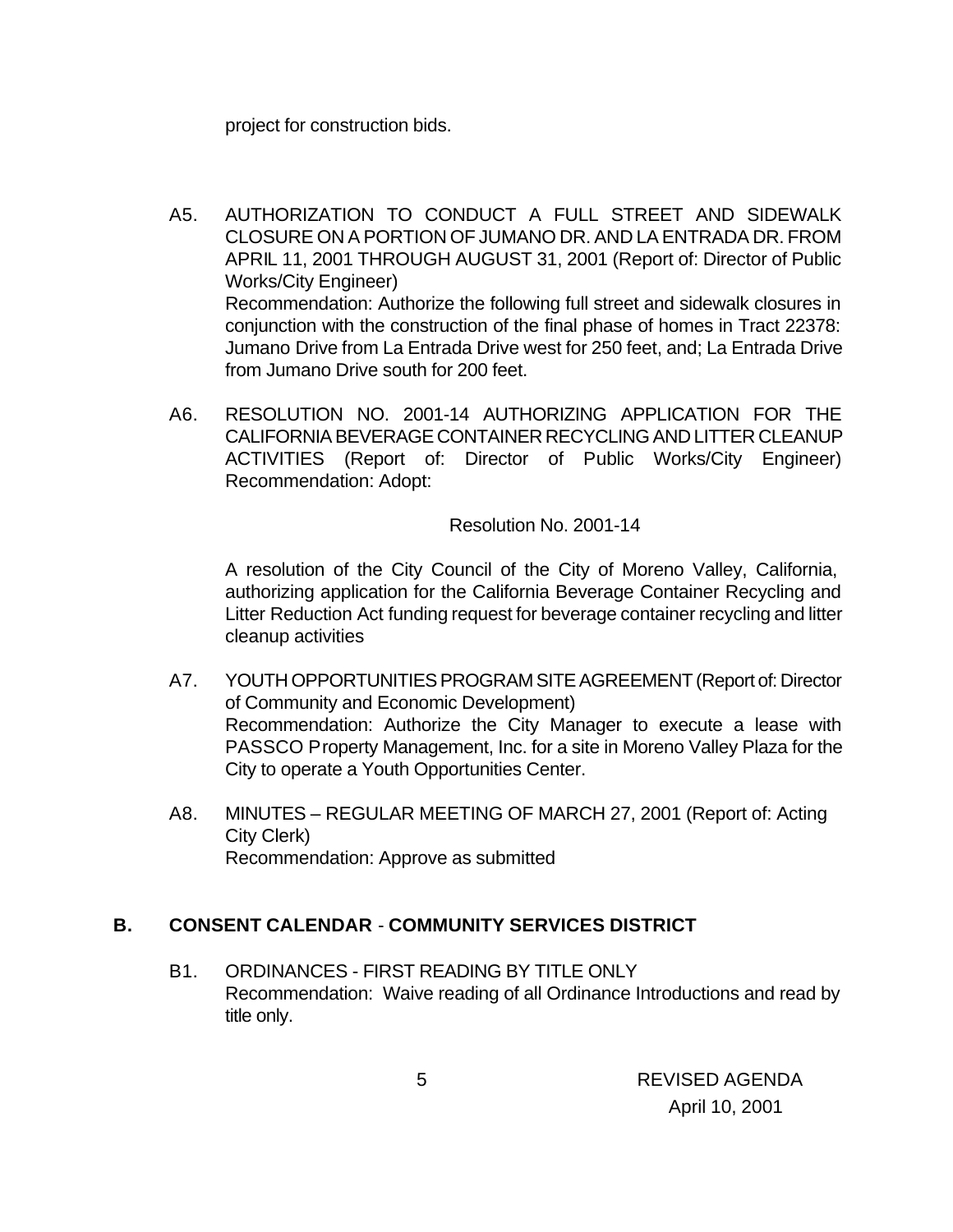B2. MINUTES – REGULAR MEETING OF MARCH 27, 2001 (Report of: Acting City Clerk) Recommendation: Approve as submitted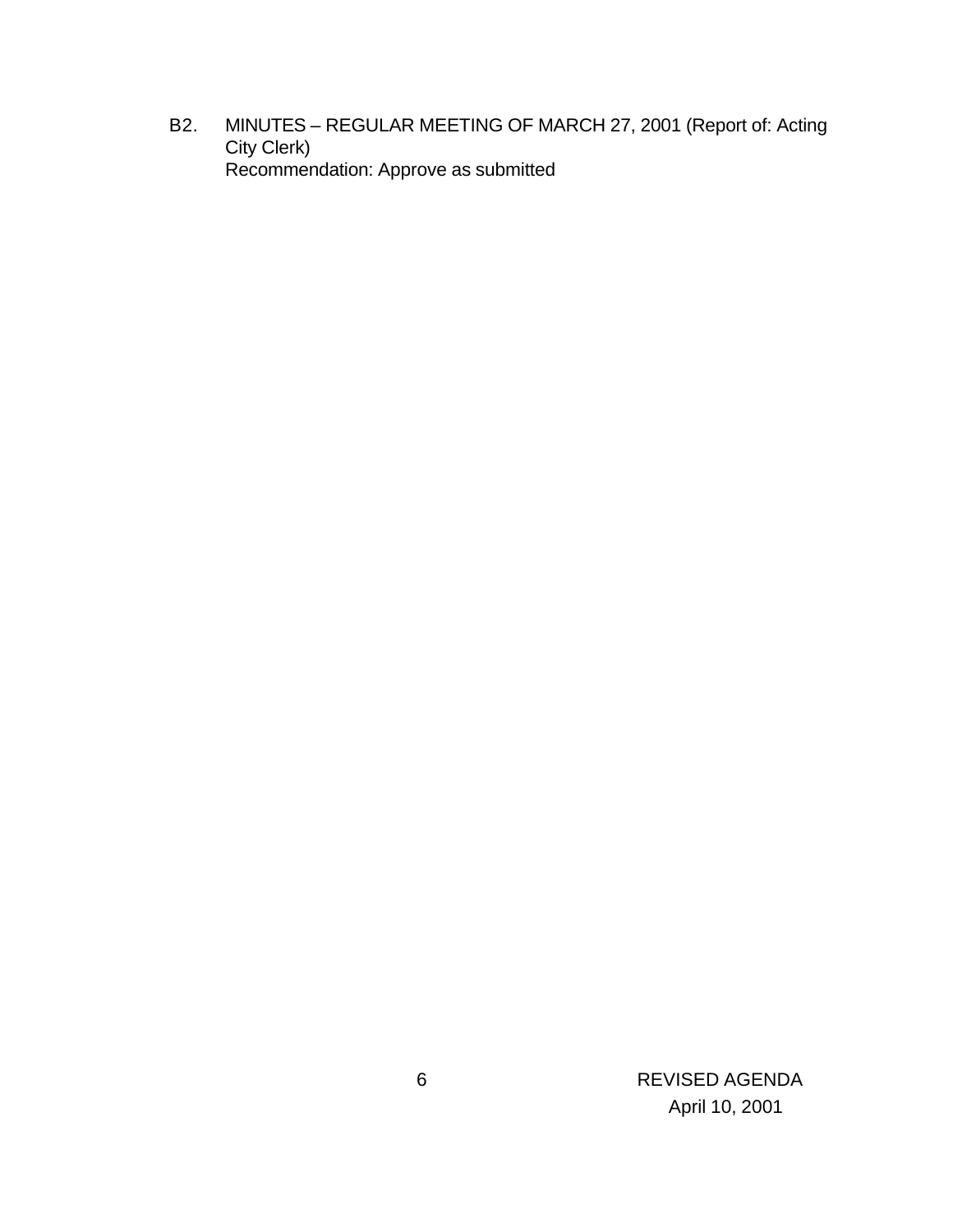### **C. CONSENT CALENDAR** - **COMMUNITY REDEVELOPMENT AGENCY**

- C1. ORDINANCES FIRST READING BY TITLE ONLY Recommendation: Waive reading of all Ordinance Introductions and read by title only.
- C2. MINUTES REGULAR MEETING OF MARCH 27, 2001 (Report of: Acting City Clerk) Recommendation: Approve as submitted

### **D. REPORT OF ACTION FROM CLOSED SESSION BY CITY ATTORNEY, IF ANY**

**E. PUBLIC HEARINGS - NONE**

# • **ITEMS REMOVED FROM CONSENT CALENDARS FOR DISCUSSION OR SEPARATE ACTION**

### **F. REPORTS**

- F1. UPDATE ON THE YOUTH SERVICES COMMITTEE (CONTINUED FROM MARCH 27, 2001) (Report of: Director of Parks and Recreation) Recommendation: That the City Council, acting in their capacity as President and Board of Directors of the Moreno Valley Community Services District:
	- 1. Endorse the Youth Services Master Plan, which is to identify what afterschool activities and organizations are currently available to youth in the City.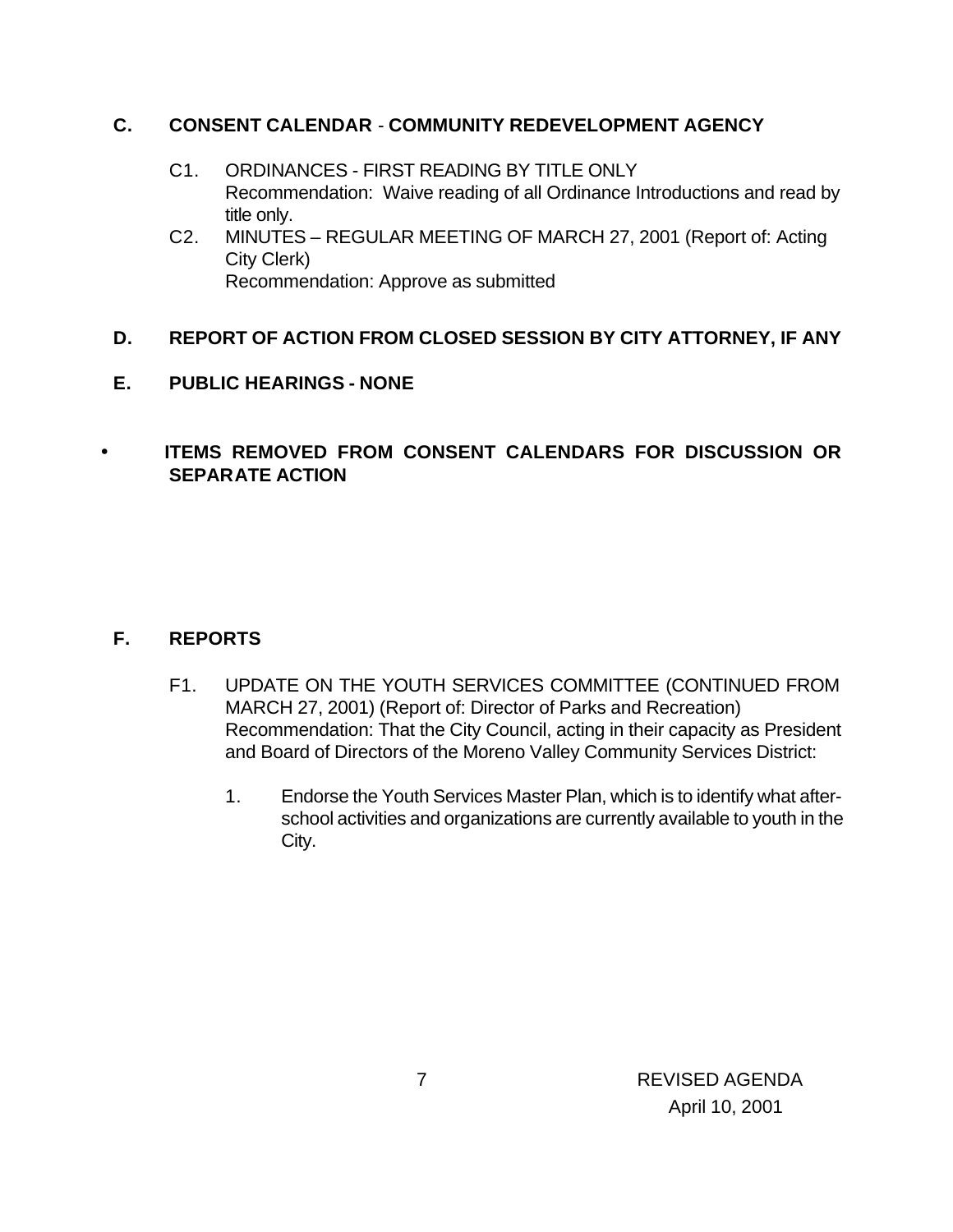- F2. APPROVAL OF THE MORENO VALLEY EQUESTRIAN PARK AND NATURE CENTER GUIDELINES, AND AMENDMENT TO ORDINANCE NO. CSD-29, REGARDING THE MORENO VALLEY EQUESTRIAN PARK AND NATURE CENTER (Report of: Director of Parks and Recreation) Recommendation: That the City Council, acting in their capacity as President and Board of Directors for the Moreno Valley Community Services District:
	- 1. Approve the Moreno Valley Equestrian Park and Nature Center Guidelines; and
	- 2. Introduce Ordinance No. CSD-30, amending Ordinance No. CSD-29, regarding the Moreno Valley Equestrian Park and Nature Center.

#### Ordinance No. CSD-30

An Ordinance of the Moreno Valley Community Services District of the City of Moreno Valley, California, amending Ordinance No. CSD-29, regarding the Moreno Valley Equestrian Park and Nature Center

- F3. LEGISLATIVE UPDATE (CONTINUED FROM MARCH 27, 2001) (Report of: Assistant City Manager) Recommendation: That City Council:
	- 1. Receive and file the Legislative Status Report.
- F4. REPORT TO CONSIDER PUBLIC COMMENTS REGARDING COMMUNITY SERVICES DISTRICT ZONE D MAIL BALLOT PROCEEDINGS FOR SIXTEEN TRACTS (Report of: Director of Public Works/City Engineer) Recommendation: That the City Council, acting in their respective capacities as President and Members of the Board of Directors of the Moreno Valley Community Services District (CSD):
	- 1. Accept public comment regarding the retention of CSD Zone D (Parkway Landscape Maintenance) services at the standard level and the associated annual charge being proposed in mail ballot proceedings for sixteen (16) tracts.
- F5. FEE WAIVER REQUEST MORENO VALLEY CHORALE BANNER PERMIT AND INSTALLATION FEES (Report of: Director of Public Works/City Engineer) Recommendation: That the City Council:
	- 1. Take no action on a requested fee waiver for \$207 for the banner permit issuance fee and the installation and removal fee to the Moreno Valley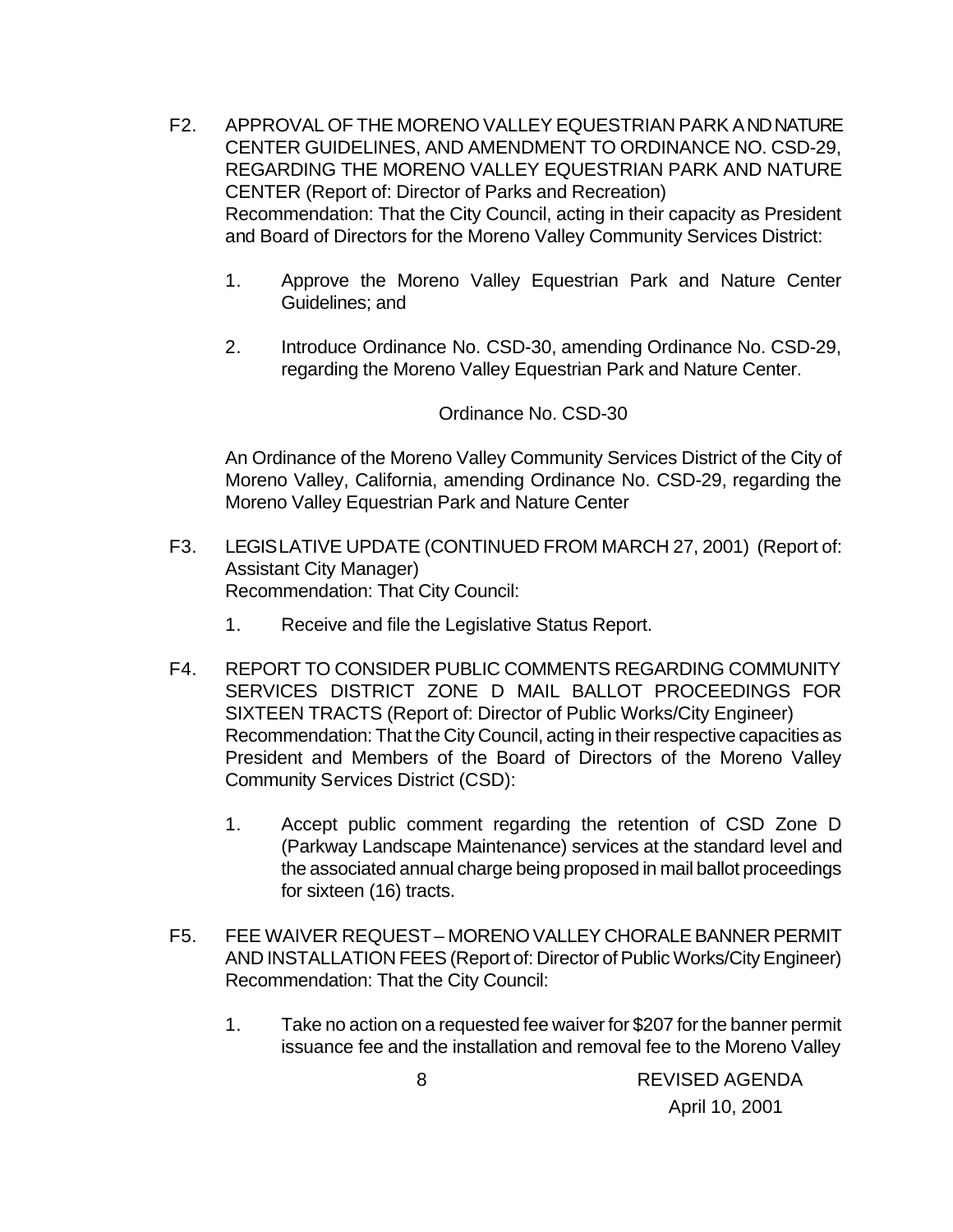Master Chorale.

### **G. LEGISLATIVE ACTIONS**

ORDINANCES - 1ST READING & INTRODUCTION - NONE

ORDINANCES - 2ND READING & ADOPTION

G1. ADOPTION OF ORDINANCE NO. 585, AN ORDINANCE OF THE CITY COUNCIL OF THE CITY OF MORENO VALLEY, CALIFORNIA (PA00-0032), AMENDING THE OFFICIAL ZONING ATLAS OF SAID CITY, CHANGING THE ZONE FROM PD (PLANNED DEVELOPMENT) TO OFFICE (O) AS ILLUSTRATED ON THE MORENO VALLEY ZONE CHANGE MAP FOR A 10.15 ACRE PARCEL OF LAND LOCATED ON THE NORTH SIDE OF IRIS AVENUE, JUST WEST OF OLIVER STREET (RECEIVED FIRST READING AND INTRODUCTION MARCH 27, 2001 ON A 5-0 VOTE) (Report of: Director of Community and Economic Development) Recommendation: That the City Council adopt Ordinance No. 585.

Ordinance No. 585

An Ordinance of the City Council of the City of Moreno Valley, California (PA00- 0032), Amending the Official Zoning Atlas of Said City, Changing the Zone from PD (Planned Development) to Office (O) as Illustrated on the Moreno Valley Zone Change Map for a 10.15 Acre Parcel of Land Located on the North Side of Iris Avenue, Just West of Oliver Street

G2. ADOPTION OF ORDINANCE NO. 586, AN ORDINANCE OF THE CITY COUNCIL OF THE CITY OF MORENO VALLEY, APPROVING MORENO VALLEY RANCH SPECIFIC PLAN AMENDMENT NO. 6 AND AMENDING THE OFFICIAL ZONING ATLAS IN ACCORDANCE WITH SAID SPECIFIC PLAN AMENDMENT, LOCATED GENERALLY SOUTH OF CACTUS AVENUE, EAST OF KITCHING STREET (AMENDED ORDINANCE RECEIVED FIRST READING AND INTRODUCTION MARCH 27, 2001 ON A 5-0 VOTE) (Report of: Director of Community and Economic Development) Recommendation: That the City Council adopt Ordinance No. 586.

### Ordinance No. 586

An Ordinance of the City Council of the City of Moreno Valley, California, Approving Moreno Valley Ranch Specific Plan Amendment No. 6 and amending the official zoning atlas in accordance with said specific plan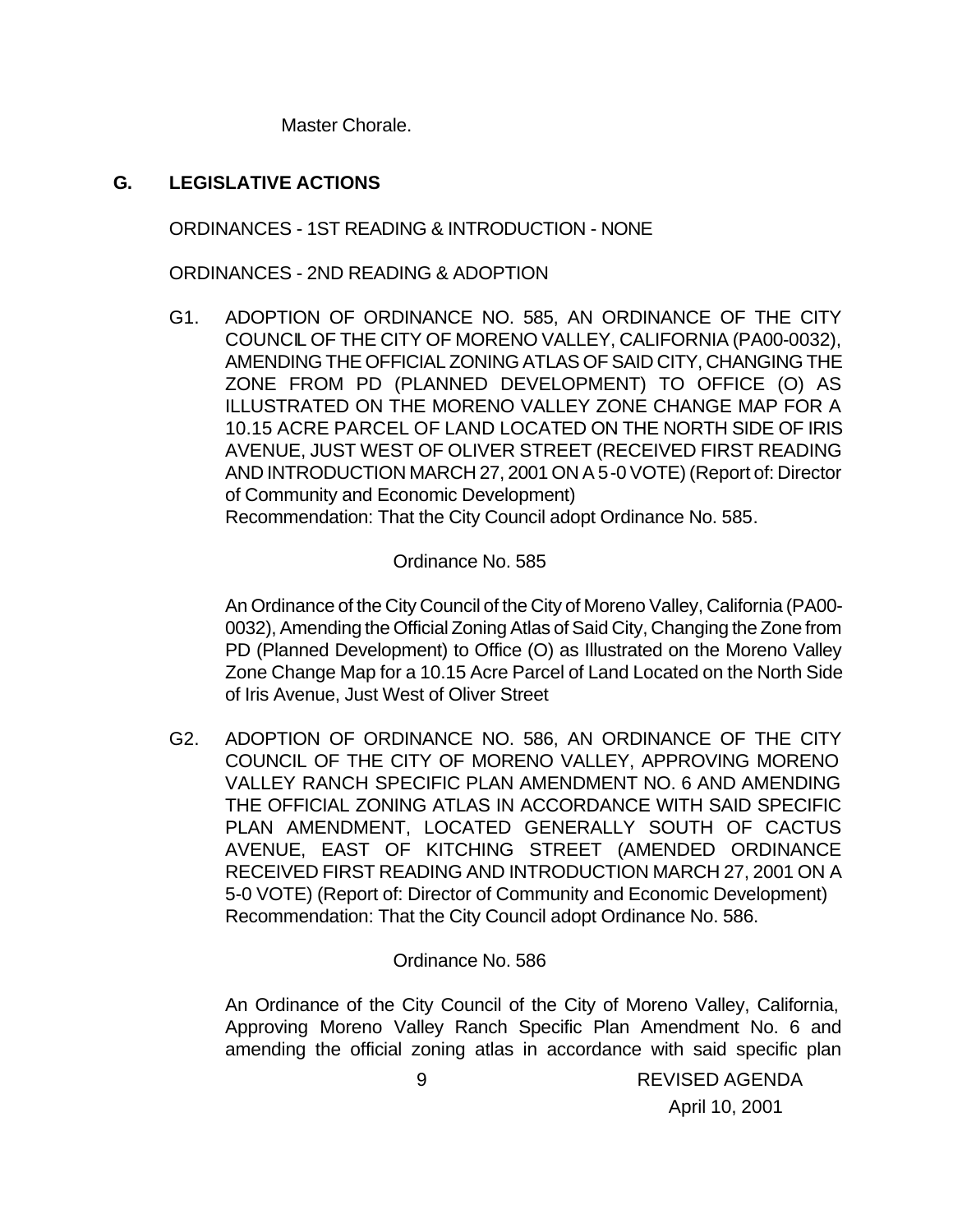amendment, located generally South of Cactus Avenue, East of Kitching Street

 10 REVISED AGENDA April 10, 2001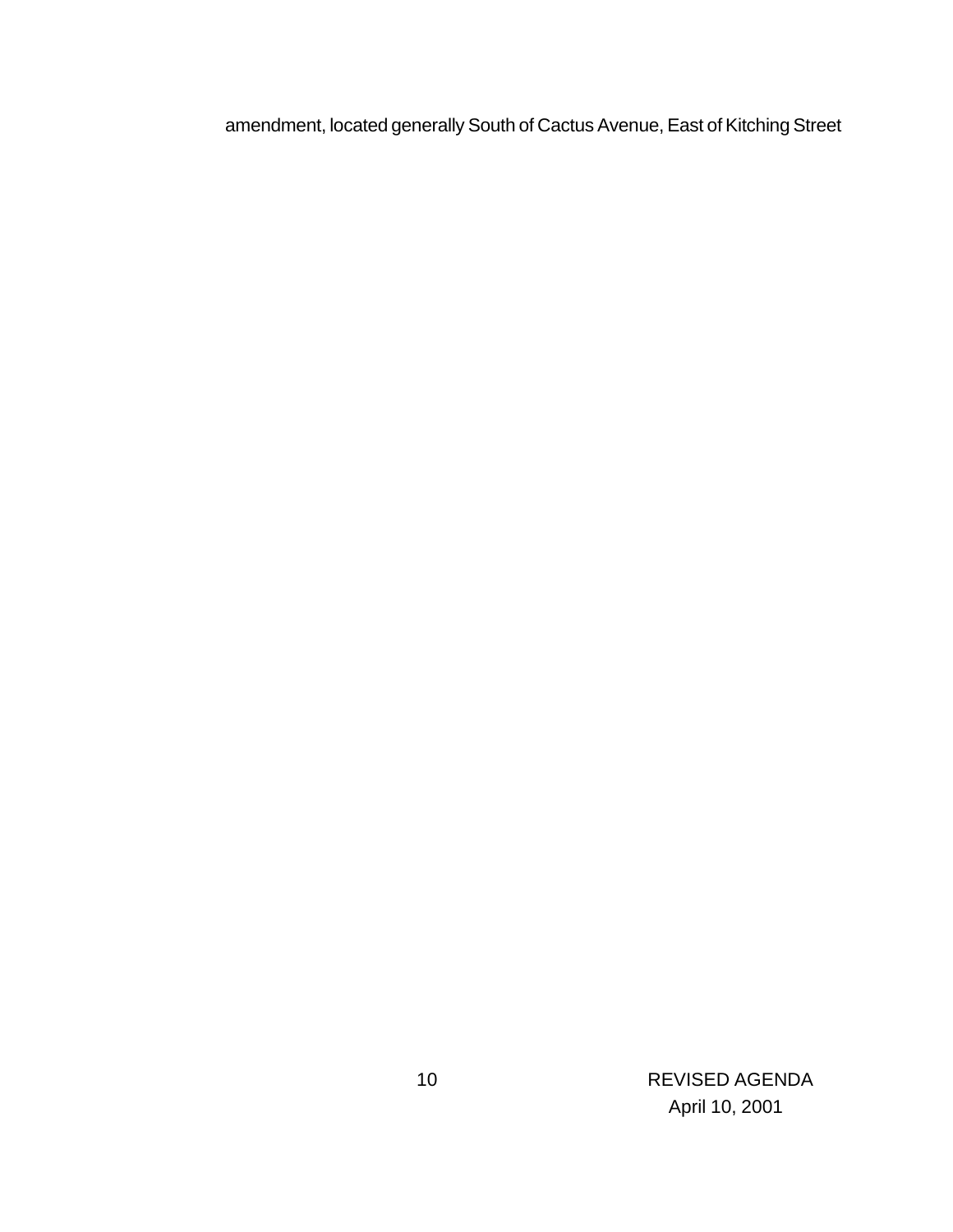G3. APPROVAL OF ORDINANCE NO. 587, AN ORDINANCE OF THE CITY COUNCIL OF THE CITY OF MORENO VALLEY, AMENDING TITLE 3 OF THE CITY OF MORENO VALLEY MUNICIPAL CODE BY REPEALING AND REENACTING CHAPTER 3.12, REGARDING PURCHASING (RECEIVED FIRST READING AND INTRODUCTION MARCH 27, 2001 ON A 5-0 VOTE) (Report of: Director Of Finance/City Treasurer) Recommendation: That the City Council Adopt Ordinance No. 587.

Ordinance No. 587

An Ordinance of the City Council of the City of Moreno Valley, California, Amending Title 3 of the City of Moreno Valley Municipal Code by Repealing and Reenacting Chapter 3.12, Regarding Purchasing

ORDINANCES - URGENCY ORDINANCES - NONE

RESOLUTIONS - NONE

• **CONTINUATION OF PUBLIC COMMENTS ON MATTERS NOT ON THE AGENDA**, **IF NEEDED**

• **CLOSING COMMENTS AND/OR REPORTS OF THE CITY COUNCIL, COMMUNITY SERVICES DISTRICT, OR COMMUNITY REDEVELOPMENT AGENCY**